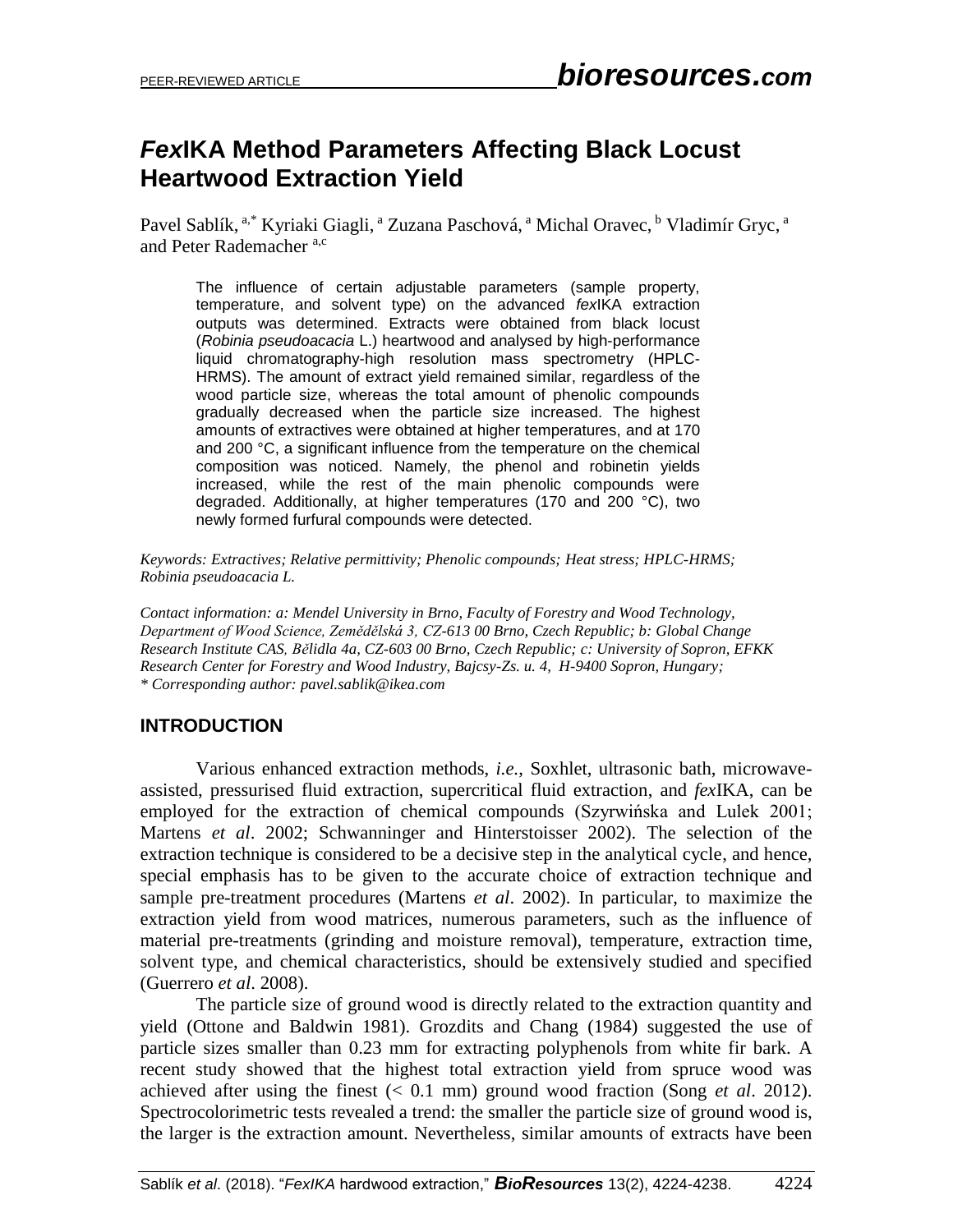obtained from particles that were 0.4 to 1 mm in size (Gião *et al*. 2009; Mustapha *et al*. 2012; Song *et al*. 2012; Li *et al*. 2013).

When wood was exposed to high temperatures  $(> 100 \degree C)$ , major chemical changes affected its properties (Esteves and Pereira 2009; Čermák *et al*. 2015). The chemical reactions that occurred during thermal stress often led to the degradation of products, which affected the chemical compounds of the cell wall (Bekhta and Niemz 2003; Chen *et al*. 2012). Thermal-based changes are complex and far from being entirely understood. A *fex*IKA apparatus set up generally requires approximate temperatures that are near (20% to 30% above) the solvent boiling point (Schwanninger and Hinterstoisser 2002). According to the *fex*IKA manufacturer, it is theoretically feasible to reach a maximum temperature of 220 °C on the heating/cooling block and basic flask walls. Nevertheless, at this temperature, the extracted chemical compounds could be modified or degraded (Niemz *et al*. 2010). Therefore, the detection of changes in the wood constituents caused by thermal stress on a molecular level is fundamental.

A vast number of various wood chemical compounds can be obtained by using polar and/or nonpolar solvents (Sergent *et al*. 2014). Mészáros *et al*. (2007) reported that the quality of the applied solvents remarkably affected the amount and composition of the extracts. According to the extractive dissolving properties, these chemicals could be selectively removed from the wood matrix. Therefore, one of the factors that affects the extraction efficiency is the concentration and type of solvent. Different relative polarities of the extraction solvents could influence the amount of wood extractives obtained (Soon and Chiang 2012). Hence, extractive compounds can be classified based on the relative polarity of the solvent used to extract them.

Black locust wood (*Robinia pseudoacacia* L.) contains a large amount of extracts, such as tannins, flavonoids (*e.g.*, robtein, butein), flavanones, flavanonols (*e.g.*, dihydrorobinetin), flavonols (*e.g.*, robinetin), stigmasterol, choline, syringenin, starch, simple sugars, water-soluble proteins, and related metabolites (Chow *et al*. 1996; Mészáros *et al*. 2007). Black locust wood exhibits an exceptional resistance to biodegradation (Sablík *et al*. 2016). This trait is attributed to the considerably large quantity of extractive compounds identified in the ethanol extract, which includes robinetin and dihydrorobinetin. These chemical substances have allelopathic properties and the ability to inhibit biotic growth (Hashemi and Kanani 2012). Latorraca *et al*. (2011) found high concentrations of phenolic compounds and flavonoids in black locust heartwood, especially in the axial parenchyma and vessels (cell walls). The black locust heartwood extractive content is responsible for the particular colour and decay resistance of this species, although according to Stringer (1992), the total content of the dry main stem matter was found to be low (6.2% to 8.3%). Furthermore, the hot water extract amounts ranged from 5.2% to 8.6% (Hart 1968; So *et al*. 1983).

The advanced *fex*IKA method has been established as a successful technique for extracting accessorial compounds from wood matrices, and it has been found to be less solvent and time consuming than Soxhlet extraction (Szyrwińska and Lulek 2001; Schwanninger and Hinterstoisser 2002). Nevertheless, further research into the influence of the extraction process variables, such as material size, temperature, and solvent type, on the extraction yield is required for optimizing the outputs of *fex*IKA. In this study, the authors performed qualitative and quantitative analyses on black locust heartwood extracts. The authors aimed to optimise the *fex*IKA extraction procedure by assessing the influence of three adjustable parameters, the wood particle size, applied temperature (thermal stress) and solvent type, on the quantity and quality of the extract yield.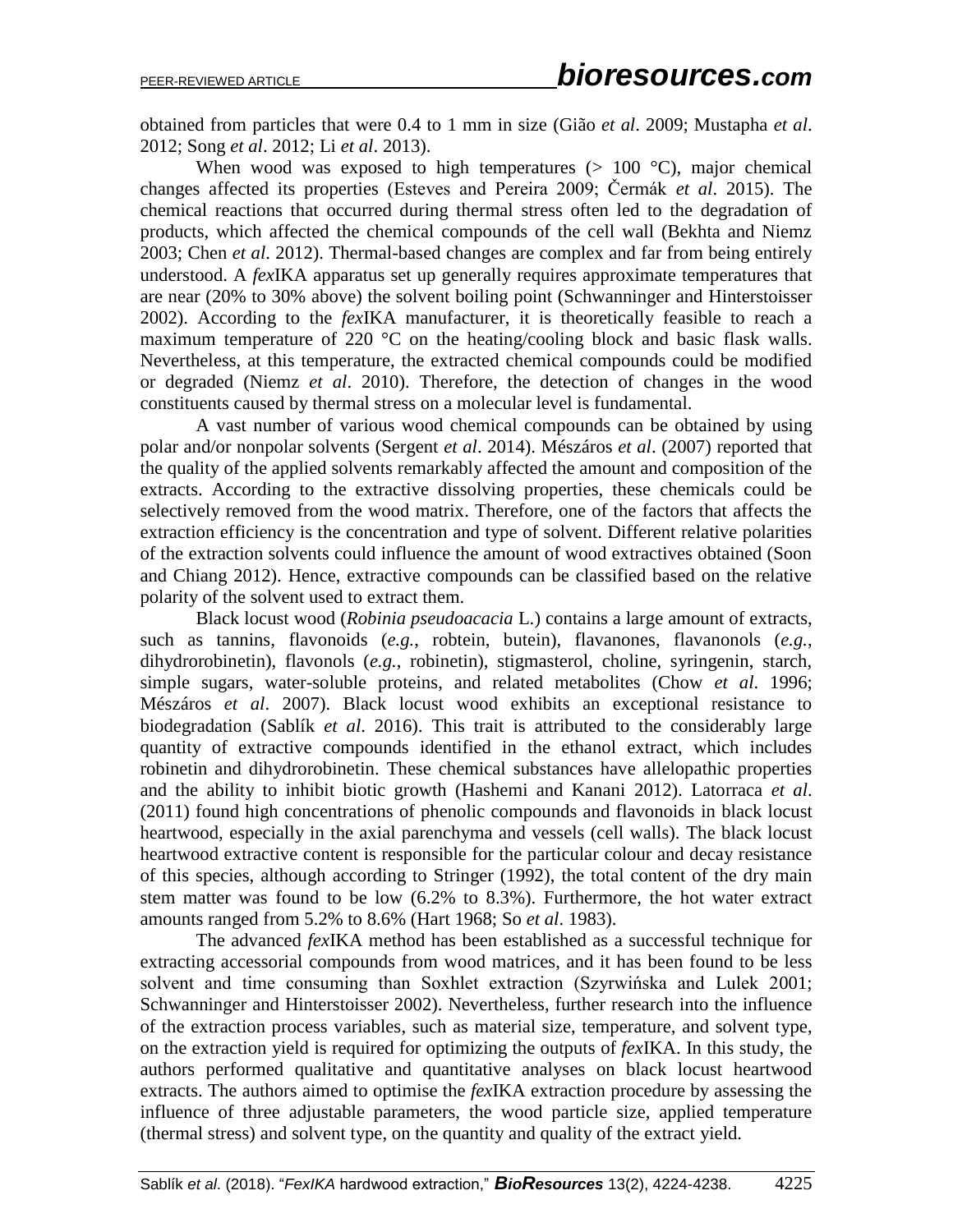#### **EXPERIMENTAL**

#### **Materials and Methods**

#### *Sample preparation*

Air-dried heartwood samples were obtained from a 70-year-old log of black locust, growing in South Moravia, Czech Republic (290 m a.s.l.). Mean annual precipitation is 510 mm (base on Czech hydrometeorological institute figures available at http://portal.chmi.cz/).

The samples were 0, 1.3, 4, and 6 m in height and were manually chipped and ground with a Retsch SM300 cutting mill (Haan, Germany). Four gradient analytical sieves were used for passing the samples through 4.0-, 2.0-, 1.0-, and 0.5-mm screens. Subsequently, an IKA A10 Yellow Line analytical grinder (Staufen, Germany) was used for preparing the wood powder  $(0.5 \mu m)$  obtained from all of the samples. Both types of mills were chosen to avoid sample overheating during preparation, as well as to prevent any contamination of the sampling material with metal particles that may have detached from the equipment during processing. Additionally, to simulate industrial conditions, veneer-sized samples (1.0 x 15.0 x 30.0 mm tangential/longitudinal/radial respectively) were included in the research. Although TAPPI T204CM-07 (2007) suggests  $2.0 \pm 0.1$  g as the minimum required amount of material for one single extraction, the authors prepared  $10.0 \pm 0.1$  g in order to increase the extract yield quantity, as well as for measurement precision.

Three different sample sets (A, B, C) were prepared to examine the three adjustable parameters of the extraction: (1) Sample set A for the particle size parameter, (2) sample set B for the heat treatment, and (3) sample set C for the solvent type parameter. Tables 1 and 2 describe the basic parameters applied for the *fex*IKA extraction as well as the individual parameters for each sample set.

The solvents were chosen and ranked based on the polarity. The polarity of solvents and solvent mixtures is described by the physical property called relative permittivity  $(\epsilon_r)$ , which is a relative measure of the [chemical polarity.](https://en.wikipedia.org/wiki/Chemical_polarity) Water and methanol were used for the phenolic compounds extraction and are polar solvents. Additionally, middle-polar solvents, ethanol and acetone, and two nonpolar solvents, benzene and cyclohexane, were tested and compared with the polar solvents. Distilled water-methanol mixtures (dw:m) that had ratios of 1:1  $v/v$  and 1:4  $v/v$  were also used to reduce the toxicity of the final mixtures in order to decrease the extraction process cost and obtain a wider range of compounds.

The wood samples were subjected to heat treatment at temperatures as described in Table 1 for 24 h. The treatment was carried out in electrical laboratory oven VENTICELL 55 (Munich, Germany).

#### *Reagents and standards*

The organic solvents used for the quantitative analysis, *i.e.* cyclohexane, benzene, acetone, methanol, and ethanol, were purchased from PENTA s.r.o. (Prague, Czech Republic). All of the tested solvents were of analytical grade.

To perform a qualitative analysis of the compounds, the authors used acetonitrile hypergrade for LC-MS LiChrosolv<sup>R</sup>, which was supplied by Merck KGaA (Darmstadt, Germany). The acetic acid was obtained from Sigma-Aldrich Chemie GmbH (Steinheim, Germany). A Purelab Classic (ELGA LabWater, High Wycombe, UK) was used to generate high purity water for the preparation of the aqueous mobile phase. All of the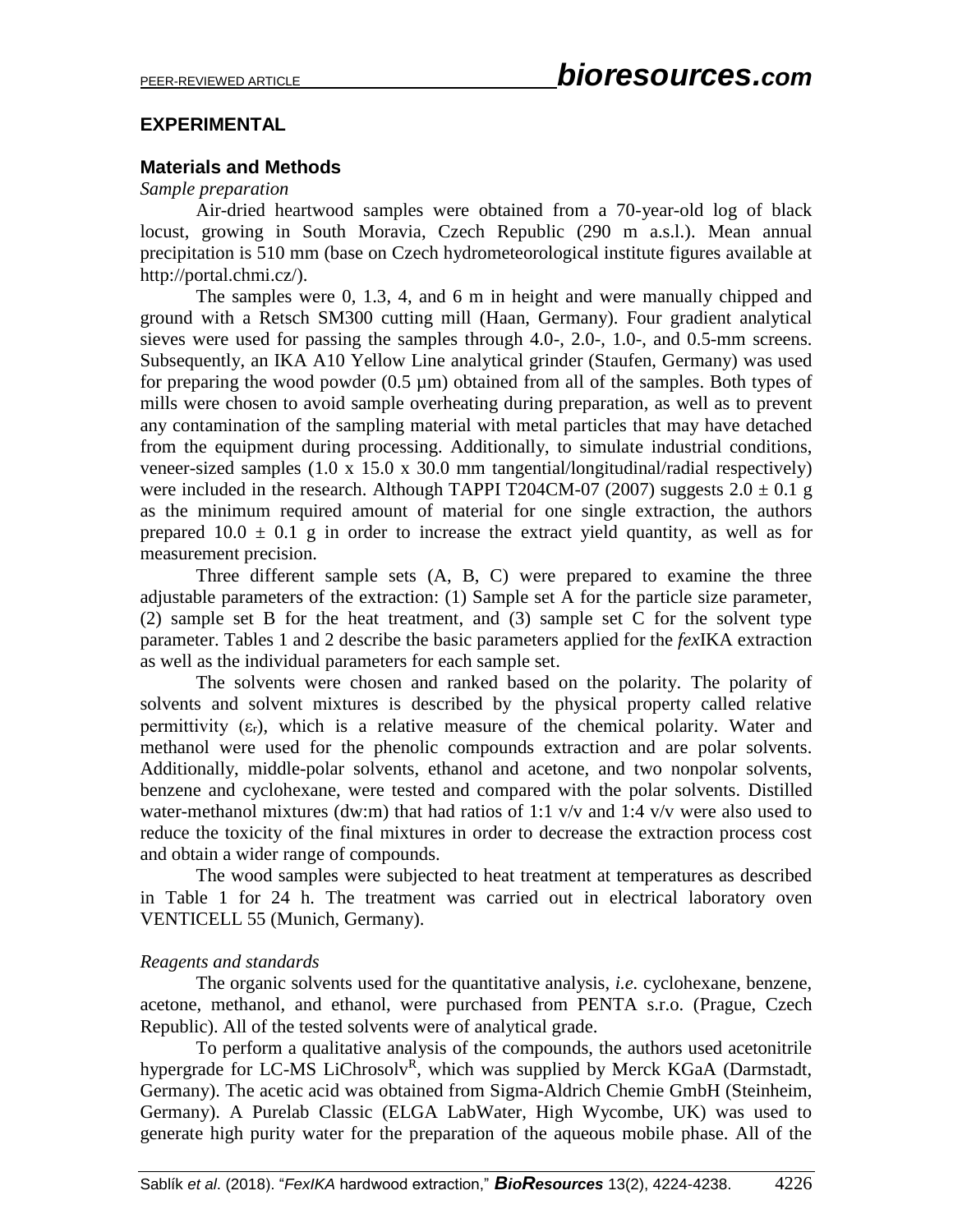standards for the phenolic compounds and sugars were purchased from Sigma-Aldrich (Prague, Czech Republic).

**Table 1.** Basic Parameters Applied for the *fex*IKA Extraction and Parameters used for Preparing the sample sets A and B. Dw:m; Distilled Water-Methanol

| Mixture of heights [m]                | 0.0; 1.3; 4.0; 6.0                      |                |                |                    |                                                   |                | ৳                                               |
|---------------------------------------|-----------------------------------------|----------------|----------------|--------------------|---------------------------------------------------|----------------|-------------------------------------------------|
| Samples per set                       |                                         | 40             |                |                    |                                                   |                |                                                 |
| Sample weight [g]                     |                                         | $10.0 \pm 0.1$ |                |                    |                                                   |                |                                                 |
| Used solvent                          |                                         |                |                | dw:m (1:1)         |                                                   |                |                                                 |
| Solvent volume [mL]                   |                                         |                |                | $100.0 \pm 1.0 \%$ |                                                   |                |                                                 |
| Relative permittivity                 |                                         |                |                | 42.4               |                                                   |                | extraction                                      |
| Temperature of the extraction<br>r°C1 |                                         |                |                | < 110              |                                                   |                | Basic parameters                                |
| Time/cycle of the extraction [min]    |                                         |                |                | 30                 |                                                   |                |                                                 |
| Sample set                            | A <sub>1</sub>                          | A2             | A <sub>3</sub> | A4                 | A5                                                | A <sub>6</sub> |                                                 |
| Particle size [mm]                    | ≤ $0.5$<br>[µm]                         | ≤ $0.5$        | $≤1.0$         | $≤2.0$             | ≤4.0                                              | 1.0*15.0*30.0  | for the particle<br>sample<br>Parameters<br>set |
| Heat treatment [°C]                   |                                         | none           |                |                    |                                                   |                | size                                            |
| Sample set                            | <b>B1</b>                               | <b>B2</b>      | B <sub>3</sub> | <b>B4</b>          | B <sub>5</sub>                                    | B <sub>6</sub> | set                                             |
| Particle size [mm]                    | $\leq 0.5$                              |                |                |                    | Parameters<br>for the heat<br>treatment<br>sample |                |                                                 |
| Heat treatment [°C]                   | 110<br>120<br>140<br>170<br>200<br>none |                |                |                    |                                                   |                |                                                 |

#### **Table 2.** Basic Parameters Applied for the *fex*IKA Extraction and Parameters used for Preparing the Sample Set C. Dw:m; Distilled Water-Methanol

| Mixture of<br>heights [m]                | 0.0; 1.3; 4.0; 6.0 |                                        |                |                |                |       |               |                | $\rm \breve{\sigma}$<br>Basic parameters<br>extraction |
|------------------------------------------|--------------------|----------------------------------------|----------------|----------------|----------------|-------|---------------|----------------|--------------------------------------------------------|
| Samples per<br>set                       | 40                 |                                        |                |                |                |       |               |                |                                                        |
| Sample<br>weight [g]                     |                    | $10.0 \pm 0.1$                         |                |                |                |       |               |                |                                                        |
| Solvent<br>volume [mL]                   |                    | $100.0 \pm 1.0$                        |                |                |                |       |               |                |                                                        |
| Sample set                               | C1                 | C <sub>2</sub>                         | C <sub>3</sub> | C <sub>4</sub> | C <sub>5</sub> | C6    | C7            | C <sub>8</sub> |                                                        |
| Particle size<br>[mm]                    | $≤ 0.5$            |                                        |                |                |                |       |               |                |                                                        |
| Used solvent                             | Cyclohexane        | Benzene                                | Acetone        | Ethanol        | Methanol       | dw    | dw:m<br>(1:1) | dw:m<br>(1:4)  | solvent sample                                         |
| Relative<br>permittivity                 | 2.0                | 2.2                                    | 21.0           | 25.0           | 33.0           | 80.0  | 42.4          | 56.5           |                                                        |
| Temperature<br>of the<br>extraction [°C] | < 95               | < 92                                   | < 75           | < 95           | < 85           | < 130 | < 110         | < 110          | \$                                                     |
| Time/cycle of<br>the extraction<br>[min] | 10                 | 32<br>22<br>35<br>30<br>30<br>25<br>22 |                |                |                |       |               |                | Parameters for the                                     |
| Heat<br>treatment [°C]                   | none               |                                        |                |                |                |       |               |                |                                                        |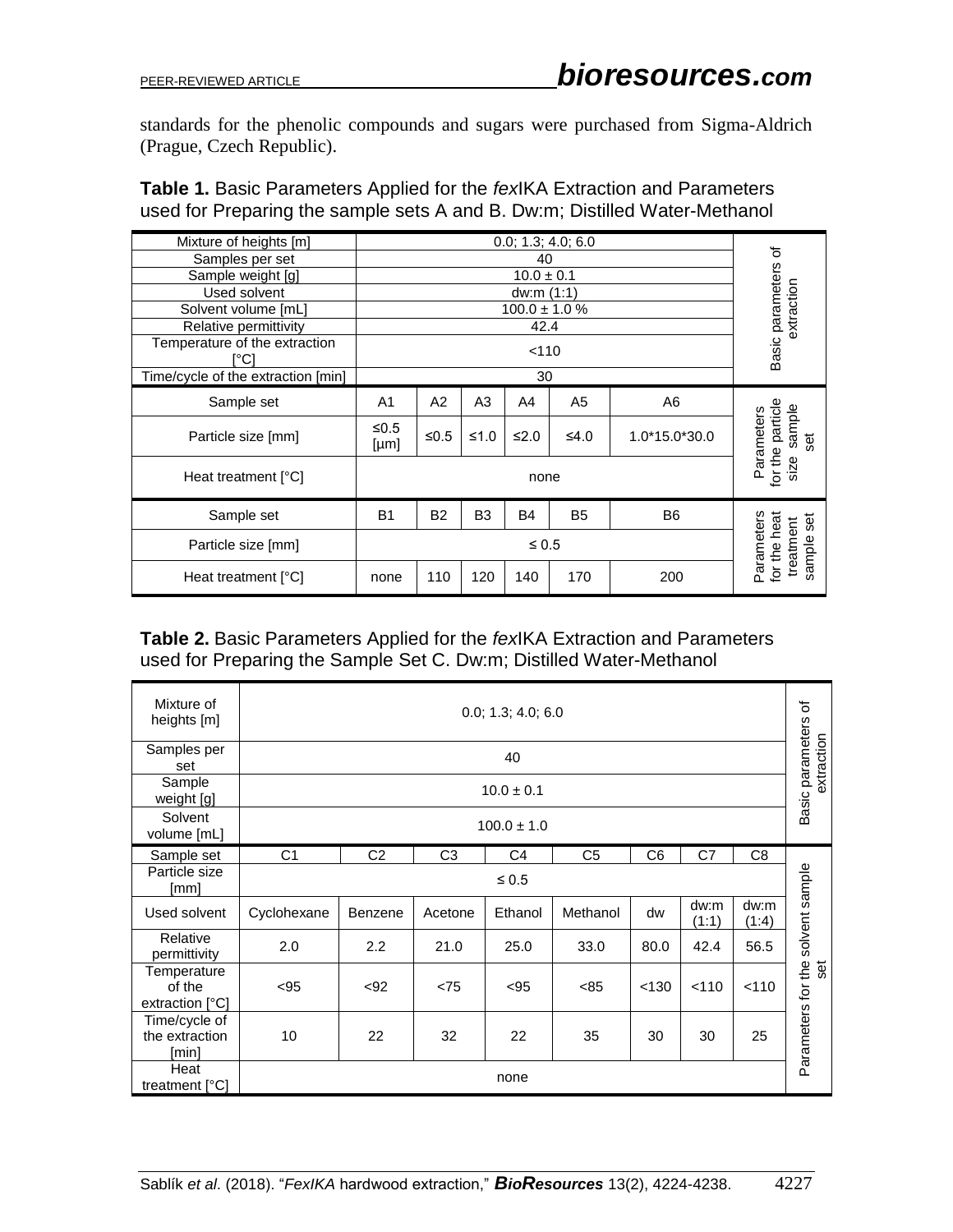#### *Extraction*

The ground black locust heartwood samples were extracted using a *fex*IKA vario control Soxhlet apparatus (Staufen, Germany). The samples were placed directly on the set of filters (base filter PTFE and three protective cellulose filters) of the apparatus. This configuration immediately achieved the maximum material-solvent interaction when the extraction process began. The extraction process ran for three individual phases (Fig. 1), which corresponded to one cycle. Four extraction cycles were performed in total for each sample.



**Fig. 1.** FexIKA extraction process phases

Phase 1: Heating of the solvent to the boiling point and evaporation. The solvent vapors penetrate through the set of filters into the material. At the beginning of the extraction process, the solvent vapors condense inside the extraction material as well as on the walls of the extraction tube.

Phase 2: The solvent vapors condense on the cooling element at the top of the extraction tube and falls in drops on the sample. The condensed solvent is heated by the vapors in the extraction tube amplifying the intensity of the extraction in the boiling solvent. This technique ensures the effectiveness of the extraction kinetics during the whole process.

Phase 3: The solvent in the basic vessel completely evaporates, condensing into the extraction tube. The induced cooling of the heating block (switching off the solenoid valve) interacts with the condensing of the solvent, causing suction in the basic vessel.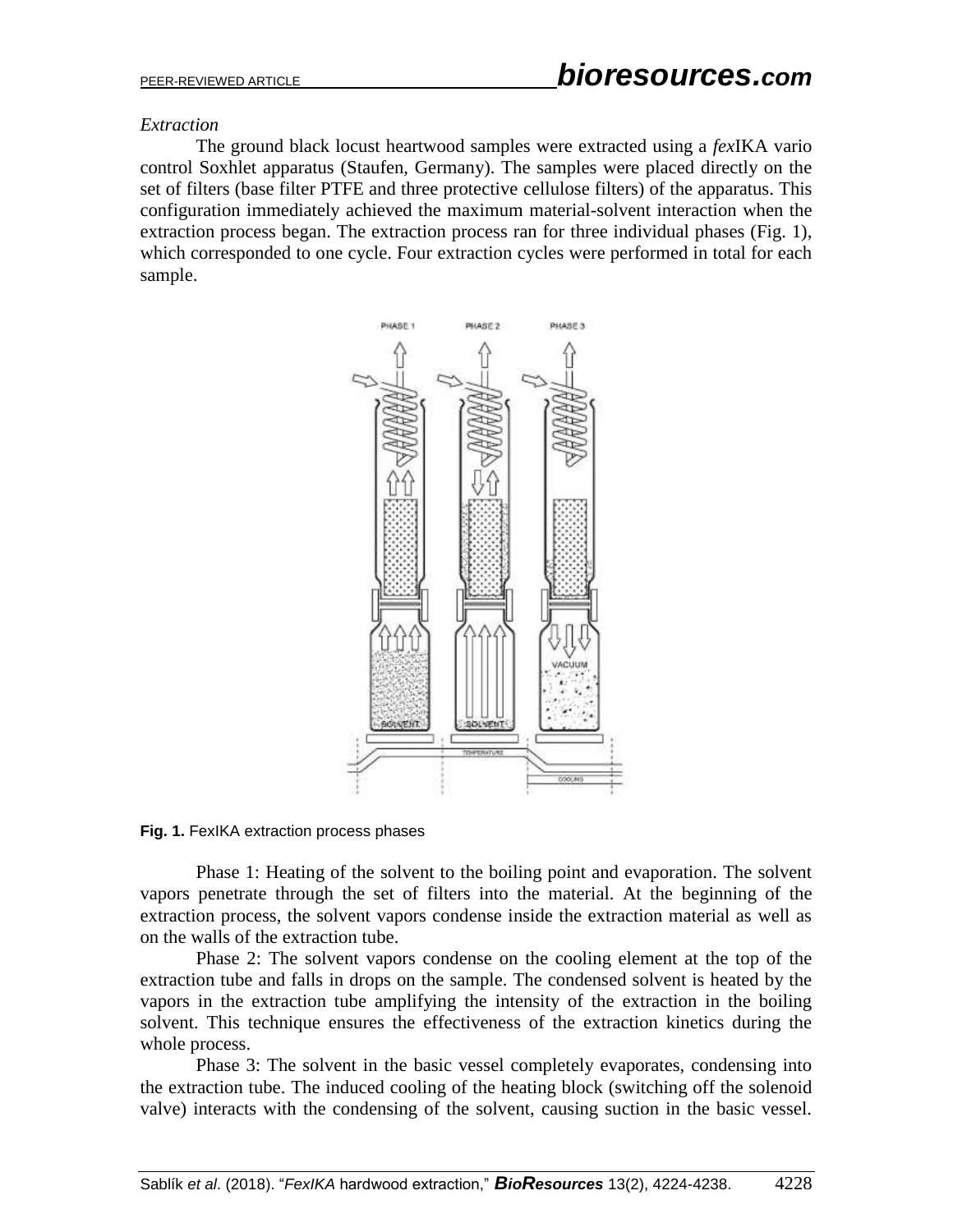The difference between the atmospheric and the tube's inner pressure conveys the extracts into the basic vessel through the filter.

#### *Evaporation*

The extraction process was followed by the evaporation of the samples in a rotary evaporator (INGOS RVO 400, Prague, Czech Republic). The heating temperature for evaporation was set according to the solvent type. The rotation of the flask was set to 15 RPM and the vacuum pressure was 100 mbar. Finally, the samples were dried at 60 °C until a constant weight was achieved and then conditioned in a desiccator before being weighed (Craig *et al*. 1950).

#### *High performance liquid chromatography-high resolution mass spectrometry (HPLC-HRMS)*

A Dionex Ultimate 3000 (ThermoFisher Scientific, USA/Dionex RSLC, Dionex, Waltham, MA, USA) and a Hypersil Gold column  $(150 \text{ mm} \times 2.1 \text{ mm} \times 3 \text{ µm})$ , ThermoFisher Scientific) were used for high-performance liquid chromatography (HPLC). The flow rate of the mobile phases was 0.3 mL/min, and the column temperature was set to 30 °C.

The HPLC mobile phase consisted of (A) acetonitrile and (B) water containing 0.1% acetic acid. Both the A and B mobile phases were filtered and degassed for 10 min in an ultrasonic bath before use. Gradient elution chromatography was performed starting with 10% of A and 90% of B for 5 min. Over the time interval of 5 to 20 min, the A percent concentration was linearly increased to 90%, while the B percent concentration respectively decreased to 10%. This composition was maintained for 5 min (A: 90% and B: 10%), before the system was again equilibrated to the initial conditions (A:  $90\% \rightarrow$ 10% and B: 10%  $\rightarrow$  90%). The mobile phase lasted for 25 min in total. The injection volume of the samples was 5 μL. The wavelengths 254, 272, 274, and 331 nm were monitored using a DAD detector (ThermoFischer, Waltham, MA, USA).

Additionally, mass spectrometry  $(MS)$  and sequential mass spectrometry  $(MS<sup>n</sup>)$ were performed using a LTQ Orbitrap XL- high resolution mass spectrometer (ThermoFisher Scientific) equipped with a HESI II (heated electrospray ionization) source. High-resolution mass spectrometry (HRMS) was performed in the Full Scan mode with a resolution of 60,000. Full scan spectra were acquired over the mass range of 50 to 1000 m/z in the positive mode and from 65 to 1000 m/z in the negative mode. The resolution and sensitivity of the Orbitrap were controlled with the injection of a mixed standard after analyzing all 25 samples, and the resolution was also confirmed by the lock masses (phthalates). Blanks of pure mobile phases were also analysed during sequencing. The compounds were analysed in the mass library, which was created from the measurement of standards in the  $MS$  and  $MS<sup>n</sup>$  modes on the Orbitrap. All peaks of interest were confirmed by isotope ratios, fragments and dimers. All of the samples were injected twice, once under a positive injection mode and then under a negative injection mode. Furthermore, the HPLC method as performed, provided also data for the saccharides groups, *i.e*., the sum of pentoses, hexoses and disaccharides. In this study, the groups were named after the most representative saccharide. Namely, xyloses represent the pentoses group (xyloses equivalent), glucoses represent the hexoses group (glucoses equivalent) and saccharose for the disaccharides (saccharose equivalent).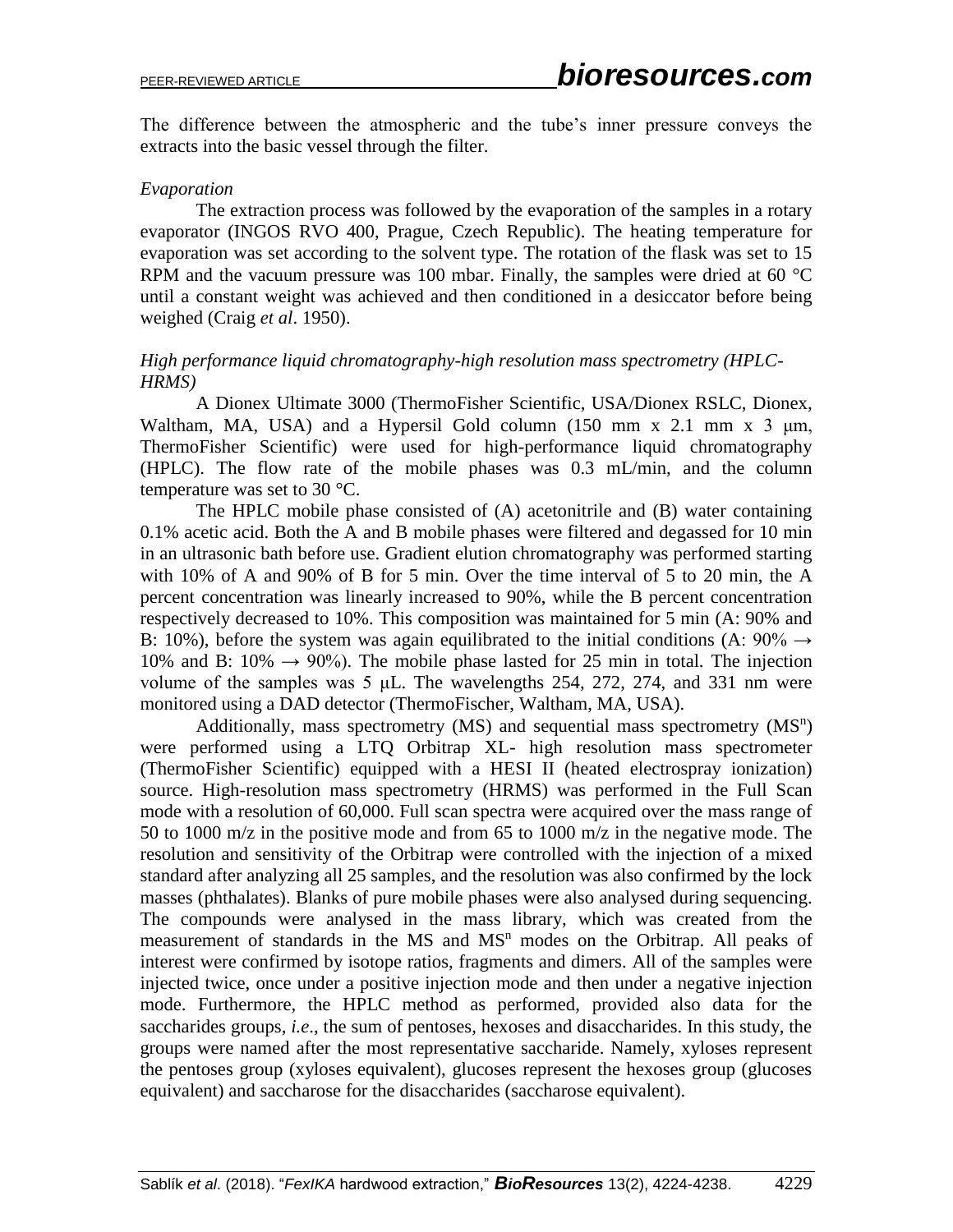# **RESULTS AND DISCUSSION**

#### **Influence of Particle Sizes on the Extraction Output**

The amount of extraction yield (dw:m, 1:1,  $v/v$ ) from the dry wood ranged from 7.3% (4.0 mm) to 8.1% (0.5 mm). The results were found to be significantly different  $(F=4.04; p=0.003474)$ . The heartwood powder results were also within this range (7.5%), but were lower than the extraction yield of the 0.5 and 1.0 mm samples. Namely, the 0.5 mm sample provided the highest extraction yield. The total amount of extract content obtained from the veneer-sized samples was 7.3% after two subsequent extractions, and found to be significantly different from the 0.5 mm and 1.0 mm samples (p=0.004094 and  $p=0.044753$ , respectively) (Fig. 2).



**Fig. 2.** Amounts of extract from black locust heartwood (dry wood) after using various wood particle sizes; Water-methanol mixture (1:1, v/v) was used as the extraction solvent (error bars stand for standard deviation).

The extraction yield amount compared well with the results reported in the literature (Hart 1968; So *et al*. 1980; Stringer 1992), although the authors had to compare used methodology findings with other extraction methods, due to the fact that *fex*IKA method is unfamiliar and not frequently used.

The HPLC-HRMS results (Table 3) showed that the amount of the most important phenolic compounds extracted from the black locust heartwood gradually decreased as the particle size increased from wood powder to 4.0 mm. The basic phenol amount decreased from 83 to 38 µg/mL for dihydrorobinetin (from 161 to 135 µg/mL). Although robinetinidin presented constant values for the powder to 2.0 mm particle sizes, the bigger particle sizes adversely affected the compound output (from 1780 to 1570  $\mu$ g/mL). In line with the results above, the total yield of the chemical compounds followed a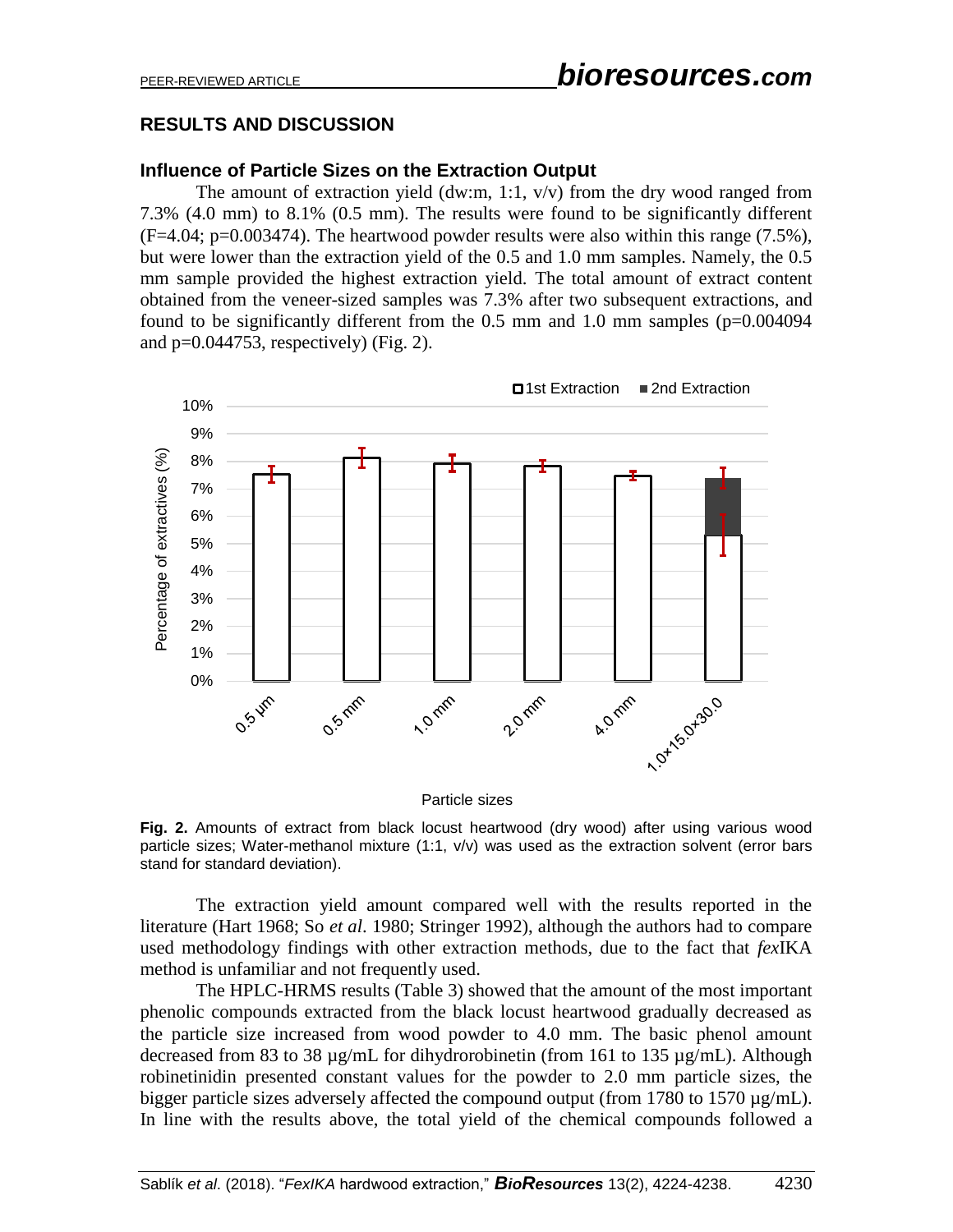decreasing trend, which decreased from 2100 µg/mL for the wood powder to 1770 µg/mL for the largest particle size (4.0 mm).

| Extractives (µg/mL)    | Powder | Sieve 0.5 | Sieve 1.0 | Sieve 2.0 | Sieve 4.0 |
|------------------------|--------|-----------|-----------|-----------|-----------|
| Robinetinidin          | 1780   | 1800      | 1770      | 1760      | 1570      |
| Dihydrorobinetin       | 161    | 153       | 153       | 154       | 135       |
| Phenol                 | 82.6   | 37.8      | 50.0      | 43.9      | 38.3      |
| Robinetin              | 46.3   | 45.6      | 16.9      | 8.82      | 4.93      |
| Fisetin                | 10.6   | 10.7      | 10.8      | 11.0      | 9.78      |
| Catechin               | 6.64   | 5.99      | 5.50      | 5.97      | 5.23      |
| Gallic acid            | 5.44   | 2.41      | 3.02      | 2.50      | 2.93      |
| Epicatechin            | 0.748  | 0.198     | 0.326     | 0.184     | 0.257     |
| Pyrocatechol           | 0.300  | 0.120     | 0.200     | 0.100     | 0.136     |
| Syringic acid          | 0.168  | 0.071     | 0.074     | 0.063     | 0.069     |
| Syringaldehyde         | 0.036  | 0.015     | 0.015     | 0.013     | 0.018     |
| Sum of phenol. comp.   | 2090   | 2020      | 2010      | 1990      | 1770      |
| Xyloses equivalent     | 1.55   | 1.39      | 1.45      | 1.82      | 1.40      |
| Glucoses equivalent    | 0.548  | 0.505     | 0.507     | 0.651     | 0.589     |
| Saccharoses equivalent | 0.179  | 0.123     | 0.115     | 0.154     | 0.261     |
| Sum of saccharides     | 2.28   | 2.02      | 2.07      | 2.63      | 2.27      |

| Table 3. HPLC-HRMS Analysis Results of the Extractives Obtained from the |  |  |
|--------------------------------------------------------------------------|--|--|
| Different Wood Particle Sizes                                            |  |  |

Original concentration was  $10.0 \pm 0.1$  g of sample extracted with 100 mL of water-methanol mixture (1:1, v/v)

A similar extraction yield amount was found regardless of the particle size, *i.e.*, 7.4% (wood powder) to 7.3% (4.0 mm). Nevertheless, the fact that the HPLC-HRMS qualitative analysis revealed that the total amount of phenolic compounds extracted by the *fex*IKA method gradually decreased as the particle size increased from wood powder to 4.0 mm was in line with the prevailing notion that the relationship between the particle size and extraction yield is inversely proportional (Ottone and Baldwin 1981; Song *et al*. 2012). The extracts of black locust heartwood are mostly polyphenols, primarily flavonoids that occur principally as free aglycones (Roux and Paulus 1962; Kubota and Hase 1966; Sanz *et al*. 2011; Sergent *et al*. 2014). It was found that the basic phenol amount decreased from 83 (wood powder) to 38 µg/mL (4.0 mm). According to previous studies, two flavonoids detected in the black locust heartwood, dihydrorobinetin and robinetin, were the main extractive compounds with anti-fungal properties (Freudenberg and Hartmann 1953). In this study, the dihydrorobinetin yield was not strongly influenced by the different particle sizes (from 161 to 135 µg/mL), whereas robinetinidin was affected when the particles were larger than 2.0 mm. The high content of these two phenolic compounds detected in the black locust mature heartwood extract is considered to be the key factor for the high decay resistance of black locust wood (Magel *et al*. 1994; Dünisch *et al*. 2010; Sergent *et al*. 2014).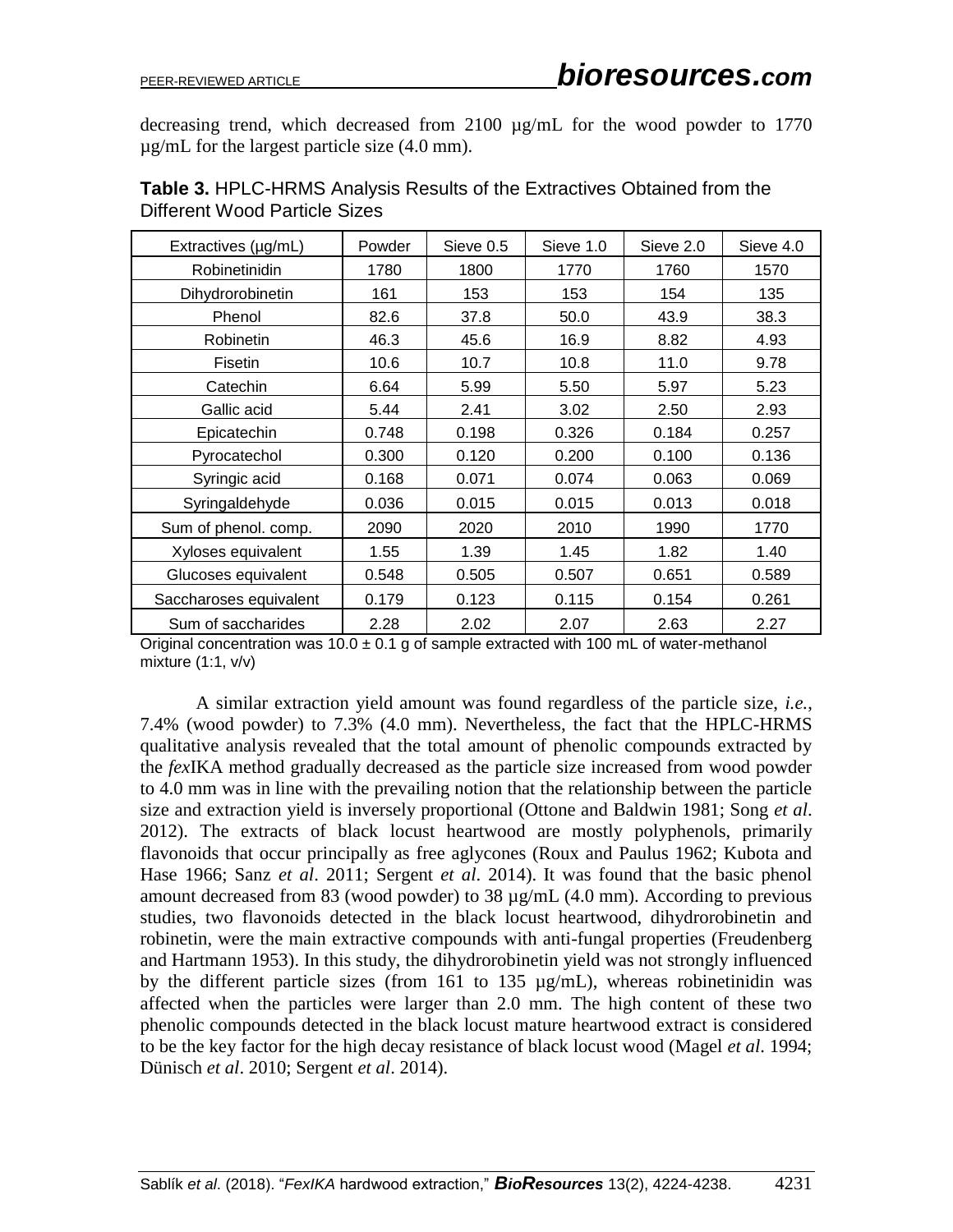#### **Influence of Thermal Stress on the Extraction Results**

The quantitative analysis showed that the average extraction yield gradually increased with the temperature (Fig. 3). The results were found to be significantly different (F=963.11; p=0.0000). The highest *fex*IKA extractive amounts were obtained after applying higher temperatures (13.1% and 12.9% of compounds for 170 and 200 °C respectively) and proved by ANOVA to be similar to each other.

The qualitative analysis of the samples treated at 170 and 200  $\degree$ C showed a remarkable influence from the temperature on the chemical composition. During heating at low temperatures (20 to 150  $^{\circ}$ C), the wood dried up, initially from the loss of free water, and then from losing bound water (Esteves and Pereira 2009). Heating wood at high temperatures (160 to 260  $^{\circ}$ C) resulted in degradation that caused chemical changes to the wood structure (Esteves and Pereira 2009; Čermák *et al*. 2015).



**Fig. 3.** The percentage of extractives from the dry black locust heartwood, after heat treatment (error bars stand for standard deviation).

The HPLC-HRMS analysis showed a high variation in the chemical composition of the extracts treated at temperatures from 20 to 200 °C. Robinetin had a concentration of 40  $\mu$ g/mL at 20 °C, which then continuously increased for the 110 (4.6  $\mu$ g/mL) to 200 °C (27 µg/mL) heat treatments. Similarly, the phenol concentration linearly increased from 38 to 139  $\mu$ g/mL as the heat treatment temperature increased from 110 to 200 °C. The two remaining phenolic compounds decreased in concentration as the temperature increased. Dihydrorobinetin was detected at concentrations of 5.5 to 161 µg/mL from 200 to 20 °C, respectively. Robinetinidin showed similar results when the temperature increased from 20 to 140 °C, and then the concentration drastically decreased at 170 and 200 °C. When the temperature exceeded 140 °C, two new compounds were detected. Furfural was found when the wood was treated at 170 (50  $\mu$ g/mL) and 200 °C (350 µg/mL). Additionally, at 200 °C, a second chemical compound, 5-methylfurfural, was detected  $(0.01 \mu g/mL)$ .

The optimal output occurred for the 120  $^{\circ}$ C heat treatment (2340 µg/mL), when compared with the results obtained from the 110 (2020  $\mu$ g/mL) and 140 °C (2240  $\mu$ g/mL) heat treatments. The qualitative analysis of the extracts obtained from the samples treated at 170 and 200 °C showed a major influence from the temperature on the chemical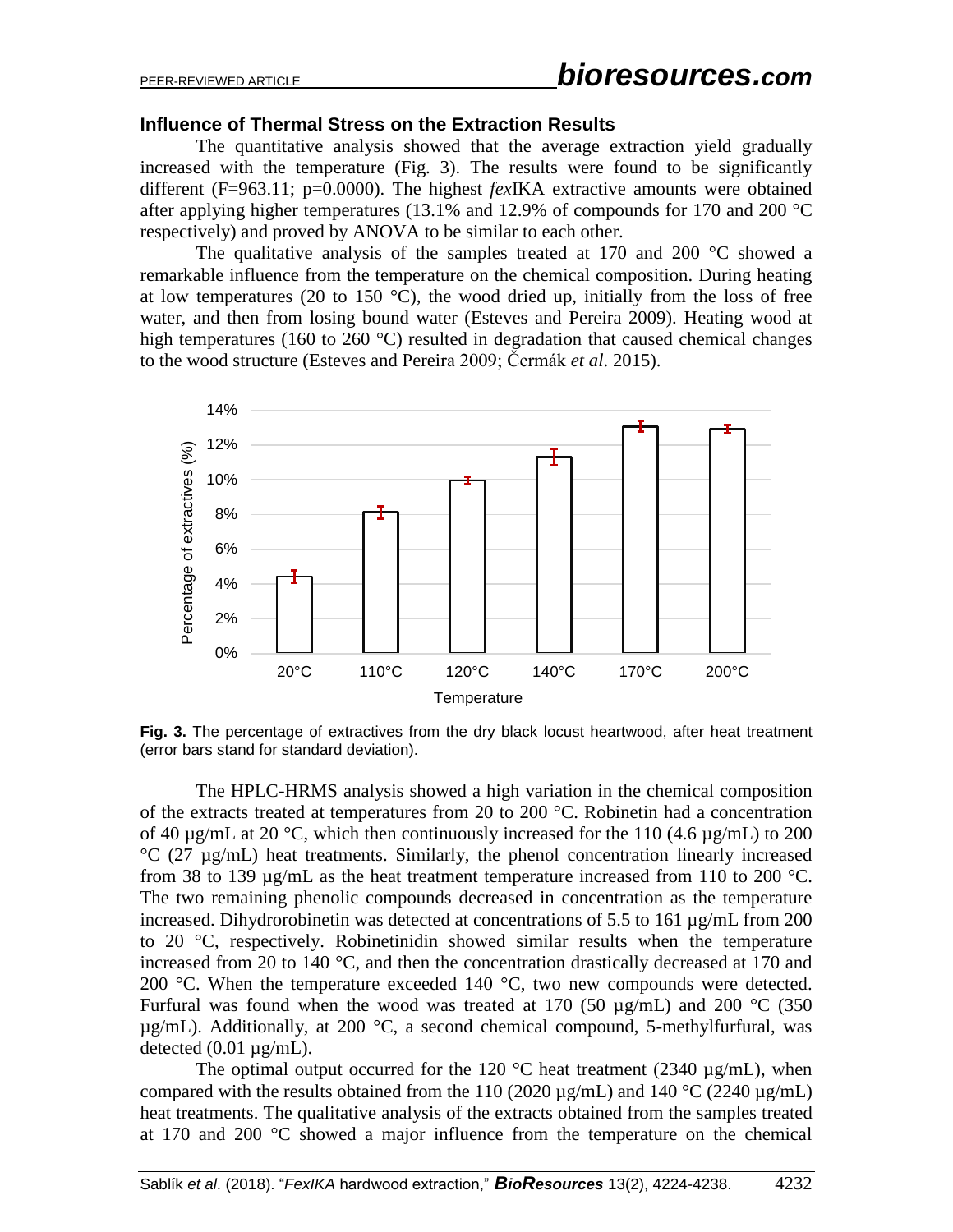composition (Table 4). A gradual increase of the saccharides was noticed along with the increase of the temperature. Apparently, higher temperatures degraded the cellulose and hemicelluloses to simpler saccharides.

At higher temperatures (170 and 200  $^{\circ}$ C), two new furfural compounds were detected. Esteves and Pereira (2009) reported that hemicelluloses were the most affected compounds during heat treatment. The thermal degradation started with deacetylation, and the released acetic acid acted as a depolymerization agent, which increased the polysaccharide decomposition. Acid-catalyzed degradation led to the formation of formaldehyde, furfural, and other aldehydes, and hemicelluloses were concurrently dehydrated by the decreased amount of hydroxyl groups. The wood extractives were degraded or destroyed when new extractable compounds emerged because of the wood degradation.

**Table 4.** HPLC-HRMS Analysis Results of the Extractives Obtained from the Heat-Treated Samples of Black Locust Heartwood

| Extractives (µg/mL)    | 20 °C | 110 °C | 120 °C | 140 °C | 170 °C | 200 °C |
|------------------------|-------|--------|--------|--------|--------|--------|
| Robinetinidin          | 1870  | 1800   | 2080   | 1880   | 950    | 208    |
| Dihydrorobinetin       | 161   | 153    | 174    | 162    | 88.4   | 5.55   |
| Phenol                 | 50.2  | 37.8   | 64.3   | 174    | 183    | 139    |
| Robinetin              | 39.7  | 4.56   | 4.15   | 5.74   | 4.26   | 27.2   |
| <b>Fisetin</b>         | 9.28  | 10.7   | 1.25   | 6.67   | 11.6   | 11.4   |
| Catechin               | 6.41  | 5.99   | 1.12   | 3.02   | 0.432  | 0.379  |
| Gallic acid            | 1.93  | 2.41   | 4.37   | 5.41   | 3.33   | 2.39   |
| Epicatechin            | 0.166 | 0.198  | 0.126  | 0.843  | 0.513  | 0.583  |
| Pyrocatechol           | 0.124 | 0.120  | 1.10   | 0.260  | 0.440  | 0.260  |
| Syringic acid          | 0.086 | 0.071  | 0.130  | 0.116  | 0.597  | 5.75   |
| Syringaldehyde         | 0.010 | 0.015  | 0.070  | 0.180  | 0.658  | 1.42   |
| Sum of phenol. comp.   | 2140  | 2010   | 2330   | 2240   | 1240   | 402    |
| Xyloses equivalent     | 1.40  | 1.39   | 1.73   | 1.48   | 3.00   | 5.18   |
| Glucoses equivalent    | 0.531 | 0.505  | 0.593  | 0.412  | 0.289  | 0.164  |
| Saccharoses equivalent | 0.624 | 0.601  | 0.748  | 0.447  | 0.246  | 0.037  |
| Sum of saccharides     | 3.45  | 3.06   | 3.85   | 3.33   | 5.44   | 6.37   |
| Furfural               | nd    | nd     | nd     | nd     | 50.0   | 350    |
| 5-methylfurfural       | nd    | nd     | nd     | nd     | 0.002  | 0.007  |

Original concentration was  $10.0 \pm 0.1$  g of sample extracted with 100 mL of Dw:m mixture (1:1,  $v/v$ ; nd = Not Detected

#### **Influence of Solvent Types on the Extraction Output**

The analysis of the effect of the various solvent types on the extraction showed that the two low  $\varepsilon_r$  indexed solvents (cyclohexane and benzene) resulted in low extraction yields (on average 0.4% and 4.9%, respectively). Methanol dissolved 7.5% of the soluble compounds (Fig. 4). The hot water extraction demonstrated a lower extract yield (7.2%) than ethanol, which managed to dissolve 8.1% of the extracted soluble compounds. The ANOVA confirmed these results  $(F=365.05; p=0.0000)$ , and revealed no direct relationship between the extract yield amounts and εr.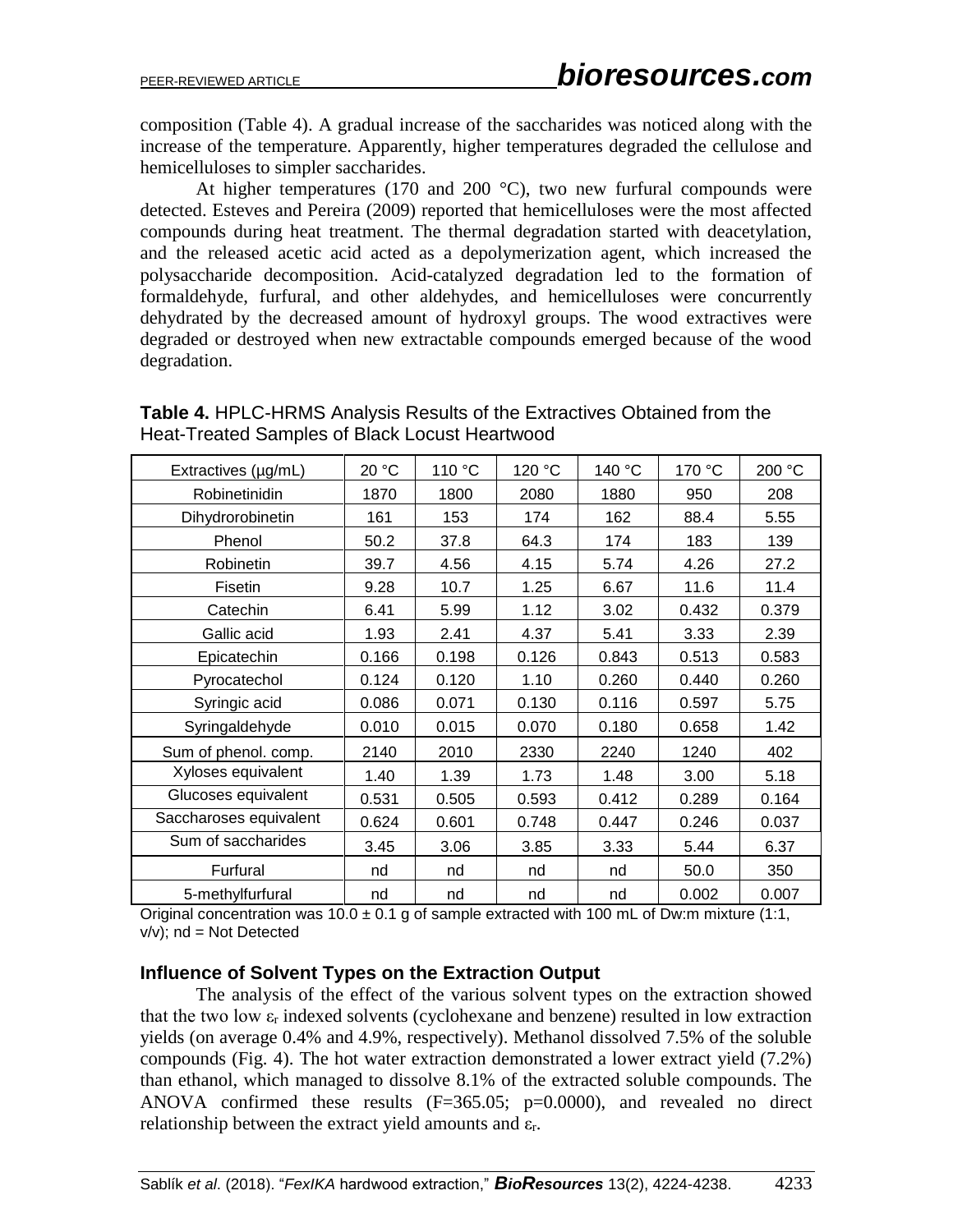Cyclohexane showed, as was expected, the lowest amounts of soluble compounds (Table 5). Out of a total number of 14 different compounds, only dihydrorobinetin, fisetin, and robinetin were detected in the extract and in low amounts  $(< 0.3 \text{ µg/mL})$ . Similar results were also observed for benzene. Phenol was the only compound that presented a concentration higher than  $1 \mu g/mL$ . In line with the literature, different solvents with various relative permittivity indices had a substantial influence on the solubility of the chemical substances (Mészáros *et al*. 2007; Sergent *et al*. 2014). Nevertheless, the relative permittivity alone was found to be an inefficient factor for selecting competent solvents for extraction.



**Fig. 4.** Amounts of extract from black locust heartwood (dry wood) using solvents with different relative permittivity; particle size = 0.5 mm; Dw:m; Distilled Water-Methanol (error bars stand for standard deviation).

Acetone extracted the whole range of identified chemical compounds with higher amounts of dihydrorobinetin, phenol, robinetin, and robinetinidin. According to the HPLC-HRMS analysis, differences were detected between the water, methanol, and ethanol solvents. Referring to the phenolic compounds, phenol  $(C_6H_5OH)$  was detected in the ethanol (44  $\mu$ g/mL) and water (126  $\mu$ g/mL) extracts, but not in the methanol extract. Robinetinidin was detected in decreasing amounts in the water (1930  $\mu$ g/mL), ethanol (1820  $\mu$ g/mL), and methanol (1590  $\mu$ g/mL) extracts.

Conversely, dihydrorobinetin was detected in higher amounts in the methanol (245  $\mu$ g/mL) extract, followed by the ethanol (169  $\mu$ g/mL) and water (163  $\mu$ g/mL) extracts. Finally, ethanol was the only solvent active enough to dissolve a higher amount of robinetin (40 µg/mL). The total sum of soluble compounds clearly showed a higher output for dw:m 1:4 v/v (2600  $\mu$ g/mL) than for dw:m 1:1 v/v (2020  $\mu$ g/mL). The main differences were found when investigating phenol (the results doubled when using the dw:m 1:4, v/v mixture), as well as fisetin. A smaller difference was observed for robinetinidin, whereas a large difference of approximately 27% for the dw:m 1:4 v/v mixture was seen.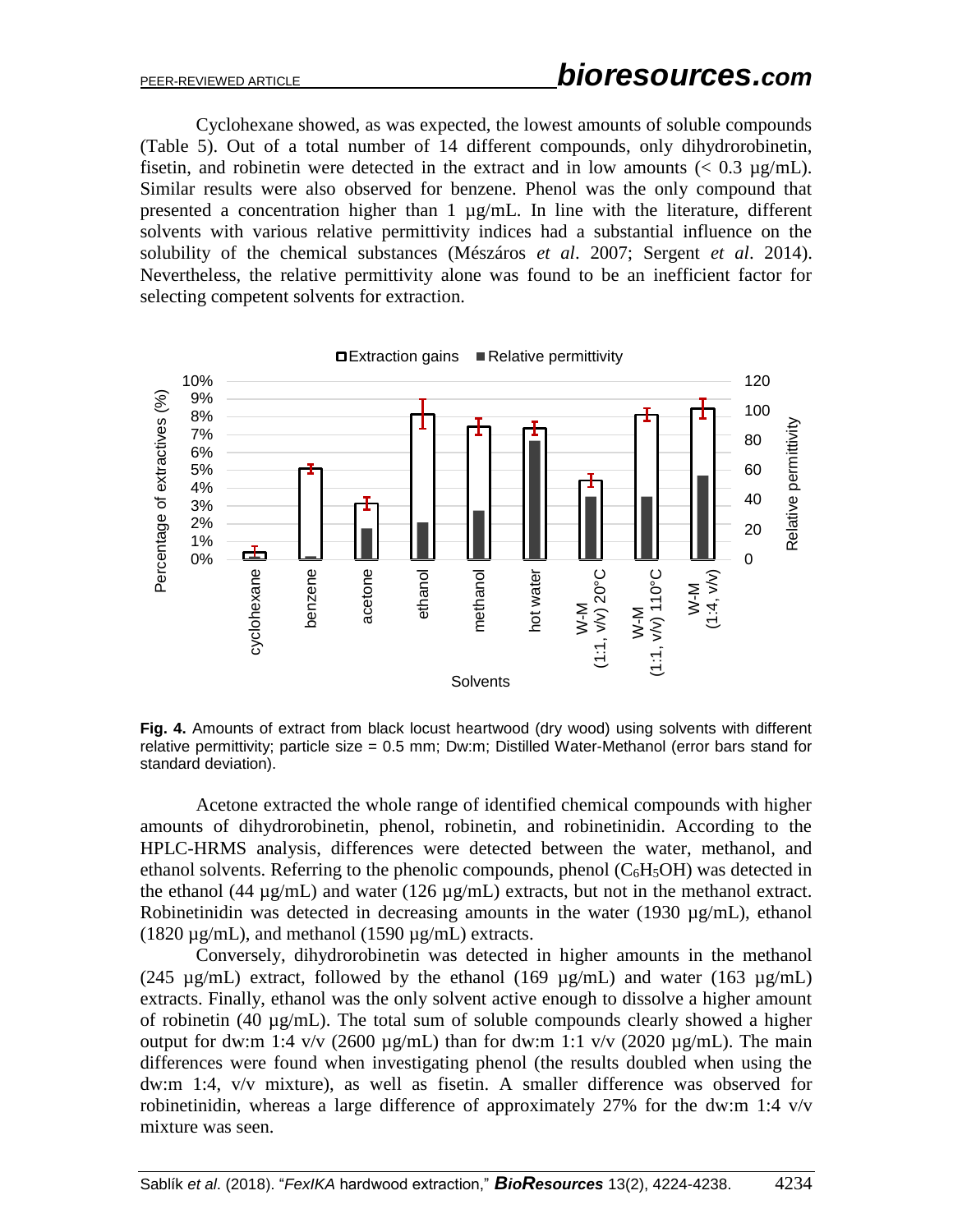Water and methanol were able to dissolve hydrophobic organic compounds (olefins, aromatic hydrocarbons, or phenols), whereas the solvents with lower  $\varepsilon_r$  values, such as cyclohexane and benzene, managed to extract mostly lipoids, fatty acids, *etc*. The qualitative analysis of the extractives showed that acetone was a more efficient solvent than ethanol in the case of the phenolic compounds, whereas Mészáros *et al*. (2007) stated the opposite conclusion after using the Soxhlet extraction method. Eventually, the selection of the solvent type according to the relative permittivity can be an eligible parameter for the *fex*IKA extraction method in the frame of a stepwise extraction performed with solvents that have increasing  $\varepsilon_r$  values.

| <b>Extractives</b>  |             |         |         |         |          | Hot   | Dw:m  | Dw:m  |
|---------------------|-------------|---------|---------|---------|----------|-------|-------|-------|
| (µg/mL)             | Cyclohexane | Benzene | Acetone | Ethanol | Methanol | water | 1:1   | 1:4   |
| Relative            |             |         |         |         |          |       |       |       |
| permittivity        | 2.0         | $2.2\,$ | 21.0    | 25.0    | 33.0     | 80.0  | 42.4  | 56.5  |
| Robinetinidin       | nd          | nd      | 2020    | 1820    | 1590     | 1930  | 1800  | 2290  |
| Dihydrorobinetin    | 0.074       | 0.079   | 298     | 169     | 245      | 163   | 153   | 195   |
| Phenol              | nd          | 34.3    | 80.1    | 44.3    | nd       | 126   | 37.8  | 79.9  |
| Robinetin           | 0.229       | 0.202   | 16.2    | 40.4    | 8.09     | 0.900 | 4.56  | 1.56  |
| Fisetin             | 0.125       | 0.064   | 8.84    | 6.99    | 7.57     | 2.54  | 10.7  | 13.1  |
| Catechin            | nd          | nd      | 1.91    | 0.686   | 2.75     | 4.73  | 5.99  | 7.86  |
| Gallic acid         | nd          | 0.012   | 1.11    | 1.00    | 1.15     | 2.96  | 2.41  | 3.15  |
| Epicatechin         | nd          | nd      | 0.144   | 0.246   | 0.109    | 2.02  | 0.198 | 0.222 |
| Pyrocatechol        | nd          | nd      | 0.077   | 0.069   | 0.100    | 0.430 | 0.120 | 0.320 |
| Syringic acid       | nd          | 0.166   | 0.150   | 0.083   | 0.081    | 0.301 | 0.071 | 0.168 |
| Syringaldehyde      | nd          | nd      | 0.056   | 0.045   | nd       | nd    | 0.015 | 0.021 |
| Sum of phenol.      |             |         |         |         |          |       |       |       |
| comp.               | 0.428       | 34.8    | 2430    | 2080    | 1860     | 2230  | 2020  | 2600  |
| Xyloses equivalent  | nd          | nd      | 3.50    | 2.14    | 1.46     | 1.88  | 1.39  | 2.03  |
| Glucoses equivalent | nd          | nd      | 0.627   | 0.814   | 0.605    | 0.545 | 0.505 | 0.730 |
| Saccharoses         |             |         |         |         |          |       |       |       |
| equivalent          | nd          | nd      | 0.271   | 2.51    | 1.20     | 0.160 | 0.123 | 1.84  |
| Sum of saccharides  | 0.00        | 0.00    | 4.40    | 5.46    | 3.72     | 2.59  | 2.02  | 4.60  |

**Table 5.** HPLC-HRMS Analysis Results of the Extractives Obtained by Using Various Solvents

Original concentration was  $10.0 \pm 0.1$  g of sample extracted with 100 mL of Dw:m mixture (1:1,  $v/v$ ; nd = Not Detected

Conclusively, the advanced *fex*IKA method can be suggested as a faster, less energy and solvent consuming technique for extracting accessorial compounds from wood in an optimal way. Further research on other species can confirm the findings of this study.

# **CONCLUSIONS**

- 1. The advanced *fex*IKA extraction method provided the authors with results that compared well with previous studies on black locust heartwood extractives obtained by other extraction methods.
- 2. An inversely proportional relationship between the particle size and extraction yield was confirmed for the phenolic compounds.
- 3. The relative permittivity was not an adequate factor for selecting a solvent for use in *fex*IKA extraction.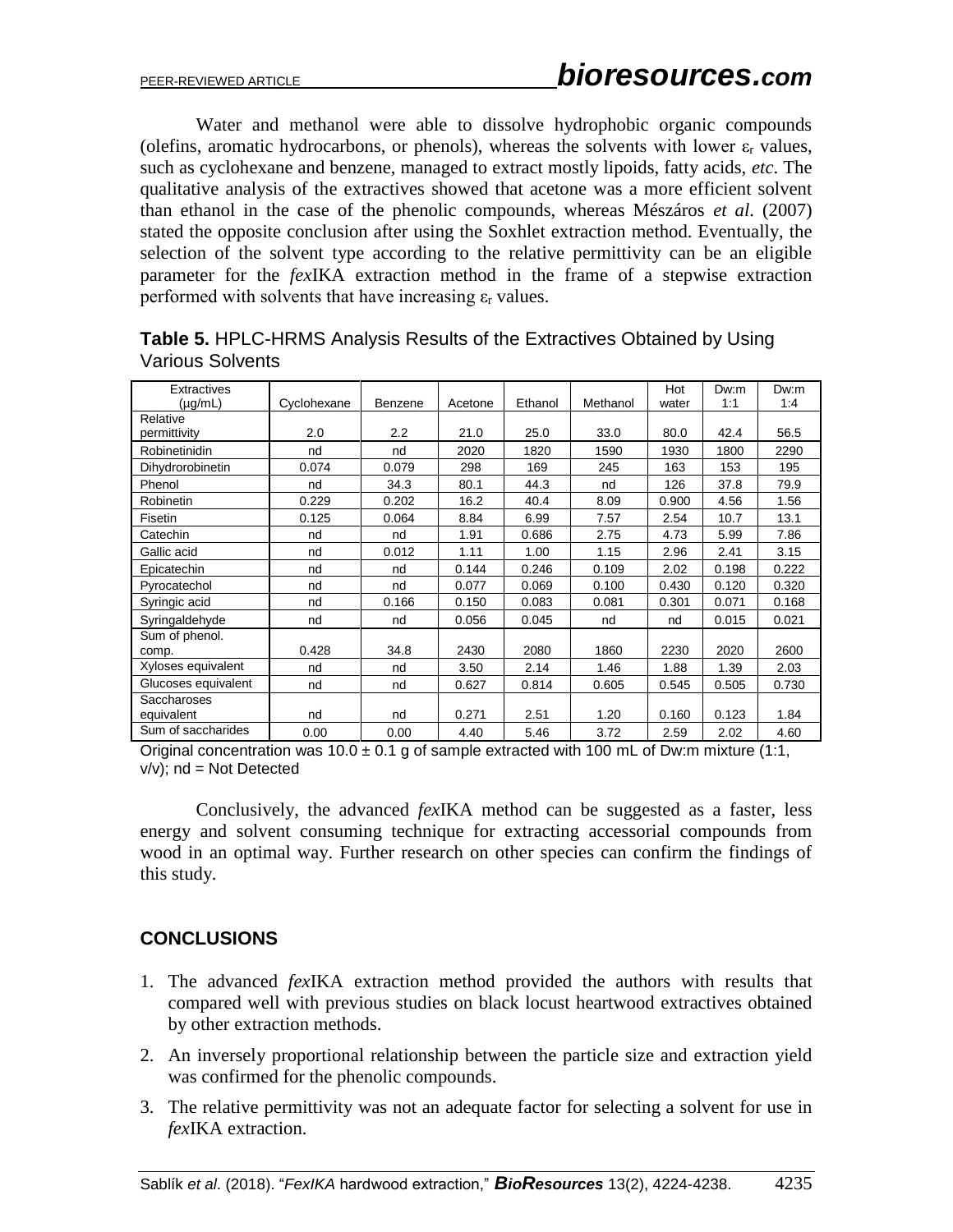- 4. Higher amounts of extractives were obtained by heat treating at higher temperatures.
- 5. During thermal treatment, the wood extractives were destroyed or degraded. They formed new extractable compounds and risked the quantity and quality accuracy of the extraction yield.

### **ACKNOWLEDGMENTS**

The article was supported by the grant project IGA LDF\_VP\_2015005 "Antioxidant assay as a potential assessment of wood extractives antifungal activity" and project "The Establishment of an International Research Team for the Development of New Wood-based Materials" reg. no. CZ.1.07/2.3.00/20.0269 is co-financed by the European Social Fund and the state budget of the Czech Republic.

Special thanks go to the Global Change Research Institute CAS in Brno for the laboratory support, founded by the grant projects supported by the Ministry of Education, Youth and Sports of the Czech Republic within the National Program for Sustainability (NPU, grant No. LO1415) and National infrastructure CzeCOS ProCES (grant No. CZ.02.1.01/0.0/0.0/16 013/0001609).

# **REFERENCES CITED**

- Bekhta, P., and Niemz, P. (2003). "Effect of high temperature on the change in color, dimensional stability and mechanical properties of spruce wood," *Holzforschung* 57(5), 539-546. DOI: 10.1515/HF.2003.080
- Čermák, P., Rautkari, L., Horáček, P., Saake, B., Rademacher, P., and Sablík, P. (2015). "Analysis of dimensional stability of thermally modified wood affected by re-wetting cycles," *BioResources* 10(2), 3242-3253. DOI: 10.15376/biores.10.2.3242-3253
- Chen, Y., Gao, J., Fan, Y., Tshabalala, M. A., and Stark, N. M. (2012). "Heat-induced chemical and color changes of extractive-free black locust (*Robinia pseudoacacia*) wood," *BioResources* 7(2), 2236-2248. DOI: 10.15376/biores.7.2.2236-2248
- Chow, P., Rolfe, G. L., and Shupe, T. F. (1996). "Some chemical constituents of tenyear-old American sycamore and black locust grown in Illinois," *Wood Fiber Sci.* 28(2), 186-193.
- Craig, L. C., Gregory, J. D., and Hausmann, W. (1950). "Versatile laboratory concentration device," *Anal. Chem.* 22(11), 1462-1462. DOI: 10.1021/ac60047a601
- Dünisch, O., Richter, H.-G., and Koch, G. (2010). "Wood properties of juvenile and mature heartwood in *Robinia pseudoacacia* L.," *Wood Sci. Technol.* 44(2), 301-313. DOI: 10.1007/s00226-009-0275-0
- Esteves, B. M., and Pereira, H. M. (2009). "Wood modification by heat treatment: A review," *BioResources* 4(1), 370-404. DOI: 10.15376/biores.4.1.370-404
- Freudenberg, K., and Hartmann, L. (1953). "Constituents from *Robinia pseudoacacia*," *Naturwissenschaften* 40(15), 413.
- Gião, M. S., Pereira, C. I., Fonseca, S. C., Pintado, M. E., and Malcata, F. X. (2009). "Effect of particle size upon the extent of extraction of antioxidant power from the plants *Agrimonia eupatoria*, *Salvia* sp. and *Satureja Montana*," *Food Chem.* 117(3), 412-416. DOI: 10.1016/j.foodchem.2009.04.020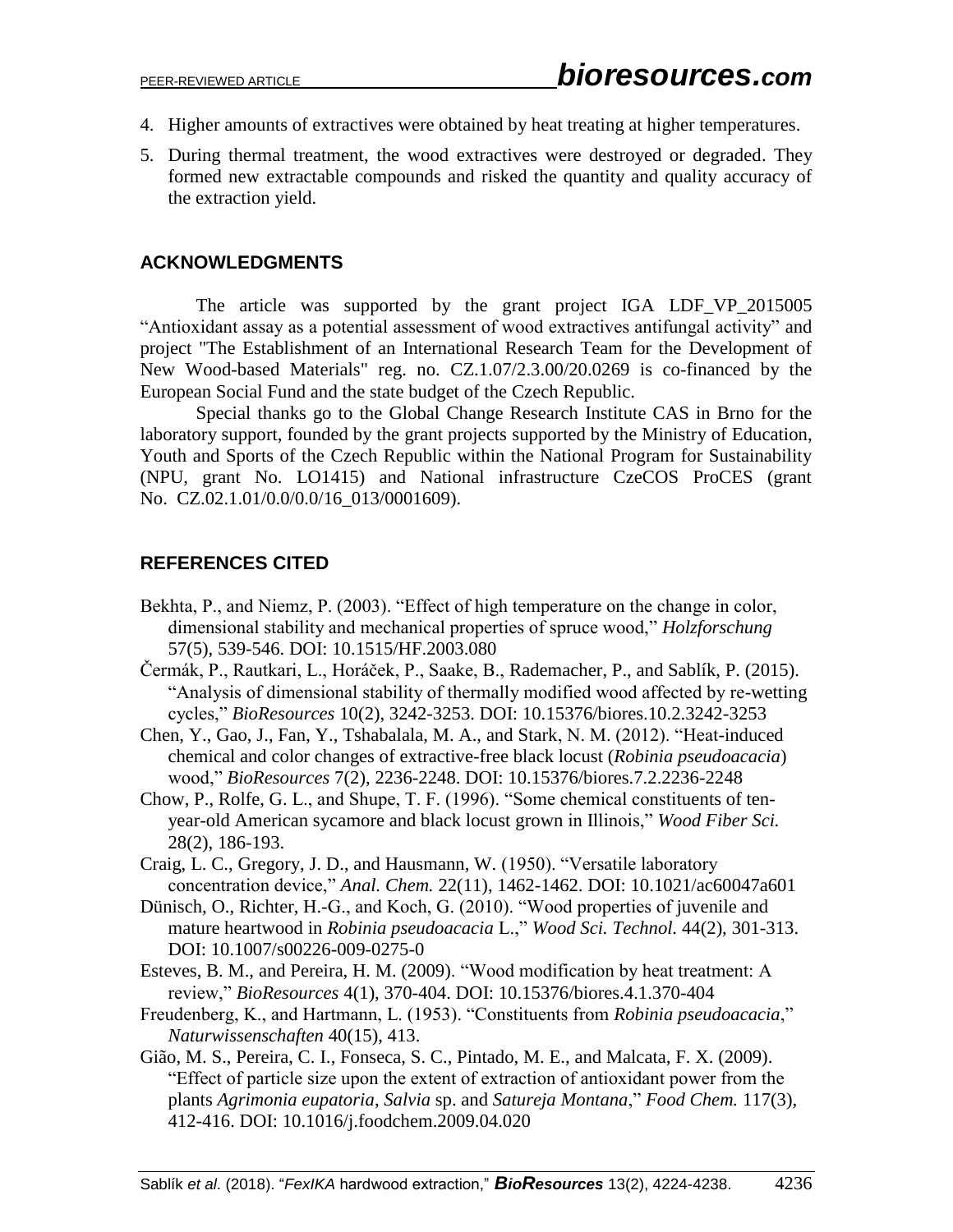- Grozdits, G. A., and Chang, P. C. (1984). "*Abies concolor* bark extractive yields as affected by process variables," *New Zeal. J. For. Sci.* 14(2), 240-248.
- Guerrero, M. S., Torres, J. S., and Nuñez, M. J. (2008). "Extraction of polyphenols from white distilled grape pomace: Optimization and modelling," *Bioresource Technol.* 99(5), 1311-1318. DOI: 10.1016/j.biortech.2007.02.009
- Hart, J. H. (1968). "Morphological and chemical differences between sapwood, discolored sapwood, and heartwood in black locust and Osage orange," *Forest Sci.* 14(3), 334-338.
- Hashemi, S. K. H., and Kanani, S. (2012). "Heartwood extractives of *Robinia pseudoacacia* wood," *J. Adv. Lab. Res. Biol.* 3(3), 156-160.
- Kubota, T., and Hase, T. (1966). "Constituents of *Robinia pseudoacacia*. I. Constituents of the heartwood of *Robinia pseudoacacia*," *J. Chem. Soc. Jpn. Pure Chem. Sect.* 87(11), 1201-1205.
- Latorraca, J. V. F., Dünisch, O., and Koch, G. (2011). "Chemical composition and natural durability of juvenile and mature heartwood of *Robinia pseudoacacia* L.," *Ann. Brazil. Acad. Sci.* 83(3), 1059-1068. DOI: 10.1590/S0001-37652011005000016
- Li, Z., Qin, M., Xu, C., and Chen, X. (2013). "Hot water extraction of hemicelluloses from aspen wood chips of different sizes," *BioResources* 8(4), 5690-5700. DOI: 10.15376/biores.8.4.5690-5700
- Magel, E., Jay-Allemand, C., and Ziegler, H. (1994). "Formation of heartwood substances in the stemwood of *Robinia pseudoacacia* L. II. Distribution of nonstructural carbohydrates and wood extractives across the trunk," *Trees* 8(4), 165- 171. DOI: 10.1007/BF00196843
- Martens, D., Gfrerer, M., Wenzl, T., Zhang, A., Gawlik, B. M., Schramm, K.-W., Lankmayr, E., and Kettrup, A. (2002). "Comparison of different extraction techniques for the determination of polychlorinated organic compounds in sediment," *Anal. Bioanal. Chem.* 372(4), 562-568. DOI: 10.1007/s00216-001-1120-y
- Mészáros, E., Jakab, E., and Várhegyi, G. (2007). "TG/MS, Py-GC/MS and THM-GC/MS study of the composition and thermal behavior of extractive components of *Robinia pseudoacacia*," *J. Anal. Appl. Pyrol.* 79(1-2), 61-70. DOI: 10.1016/j.jaap.2006.12.007
- Mustapha, M. B., Adefisan, H. A., and Olawale, A. S. (2012). "Studies of tannin extract yield from *Parkia clappertoniana*'s husk," *J. Appl. Sci. Res.* 8(1), 65-68.
- Niemz, P., Hofmann, T., and Rétfalvi, T. (2010). "Investigation of chemical changes in the structure of thermally modified wood," *Maderas-Cienc. Tecnol.* 12(2), 69-78. DOI 10.4067/S0718-221X2010000200002
- Ottone, S. P., and Baldwin, R. C. (1981). "The relationship of extractive content to particle size distribution in milled yellow poplar (*Liriodendron tulipifera* L.) bark," *Wood Fiber Sci.* 13(2), 74-85.
- Roux, D. G., and Paulus, E. (1962). "Condensed tannins: 13. Inter-relationships of flavonoid components from the heartwood of *Robinia pseudoacacia*," *Biochem. J.* 82(2), 324-330.
- Sablík, P., Giagli, K., Pařil, P., Baar, J., and Rademacher, P. (2016). "Impact of extractive chemical compounds from durable wood species on fungal decay after impregnation of nondurable wood species," *Eur. J. Wood Prod.* 74(2), 231-236. DOI: 10.1007/s00107-015-0984-z
- Sanz, M., Fernández de Simón, B., Esteruelas, E., Muñoz, Á. M., Cadahía, E., Hernández, T., Estrella, I., and Pinto, E. (2011). "Effect of toasting intensity at